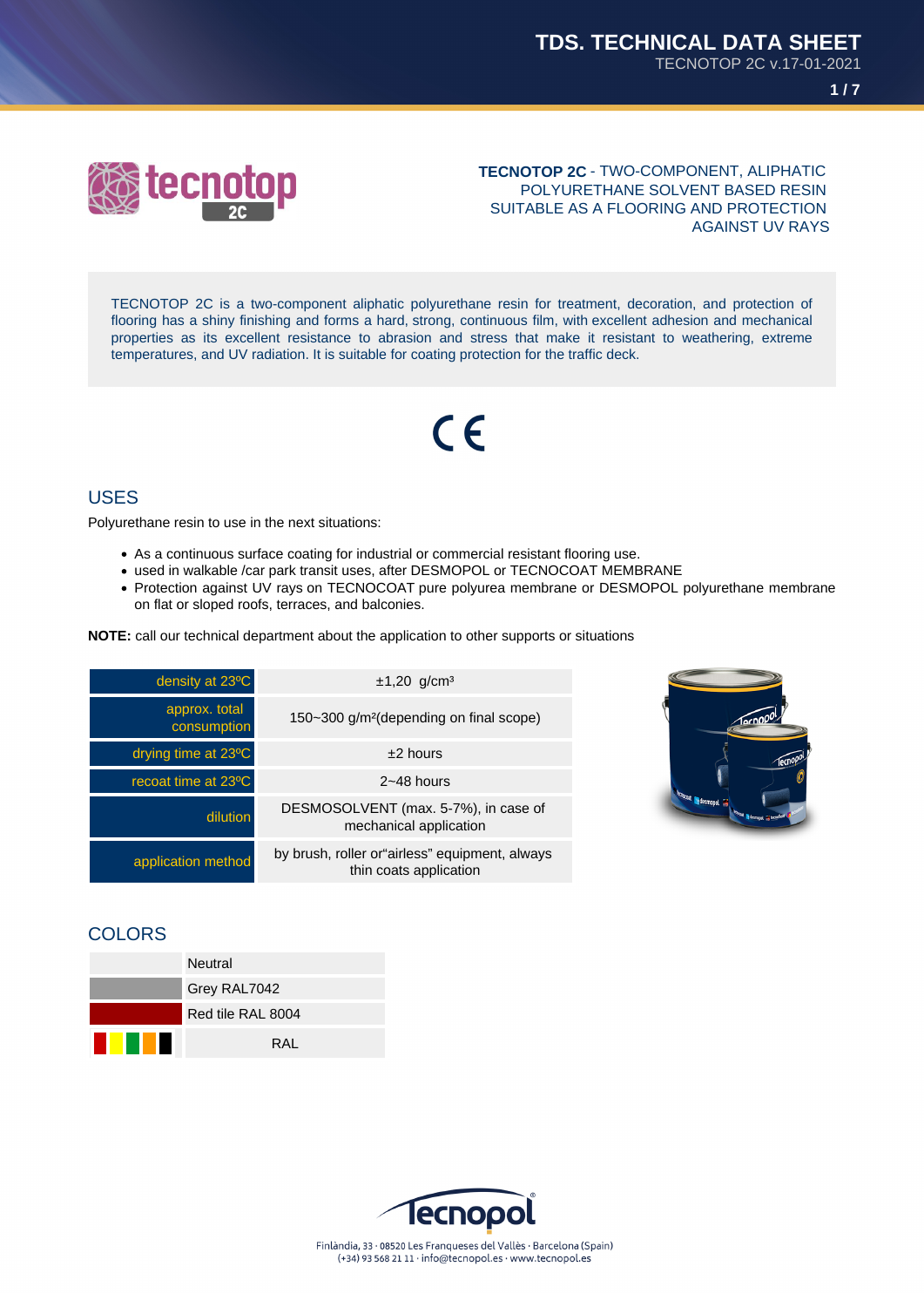## GENERAL FEATURES

- It is a glossy, aliphatic and translucent polyurethane resin
- It is colored using PIGMENTS (20% on weight)
- Is served on any RAL color, except metallic ones (check sell conditions on the price list)
- It has an SRI Index according to ASTM E1980-11 (TECNOTOP 2C White color)
- It forms a continuous coating, easy to clean and maintain and resistant to algae and mold growth.
- suitable for ponding water, and works under ponding water (according to ETAG 005)
- TECNOTOP 2C should be applied in dry conditions avoiding the presence of humidity or water coming from the surface to be coated or the substrate, whether at the time of application or subsequently (pressure from phreatic water level).
- In the event there is humidity in the substrate at the time of application, consult the technical specifications of our primers where their maximum humidity ranges are specified.
- The final product is obtained by mixing 100% of the two components. If only part of the product is used, make sure that this ratio is always maintained to ensure that the final result retains the product's best qualities.
- TECNOTOP 2C can be applied on a variety of surfaces: concrete, cement, ceramics, TECNOCOAT or DESMOPOL membranes (for UV rays protection)
- Apply on dry, firm substrates, with a surface temperature of between 3 ºC above the dew point, an ambient temperature of at least 10 ºC.
- Mix both components together well using a rod stirrer for around 2 minutes, or until the two components are completely mixed. Then, apply in thin layers.
- TECNOTOP 2C must be applied in thin layers, with a roller, brush or airless spray equipment (nozzle: 0.007" to 0.011"; nozzle tip pressure, 180 to 200 kg/m²).
- It can be thinned using DESMOSOLVENT, up to 5% for applications with airless spray equipment.
- Do not apply for swimming pools coatings.
- It has CE mark if it is used on the waterproofing systems, TECNOCOAT P-2049, based in pure polyurea or DESMOPOL system based on polyurethane, under European guide ETAG #005. Under EOTA and BBA 16/5340 approvals.

## YIELD

The yield of TECNOTOP 2C varies depending on the layers applied, the type of substrate or the final use. It is applied in thin layers, consumption is approximately 150~200 g/m²/layer.

## PACKAGING

Metal tins in two different formats:

- LARGE:17,2 kg + 2,8 kg
- SMALL:  $4.3 \text{ kg} + 0.7 \text{ kg}$  (only in neutral and grey color)

## SHELF LIFE

Component A expires after 24 months, component B expires after 12 months, at temperatures between 5° C and 35°, provided it is stored in a dry place. Once the tin has been opened, it must be used immediately.

# APPLICATION METHOD

In general, you should take the following factors:

- repair the surface (fill in depressions, eliminate unevenness, eliminate any old waterproofing, etc.)
- detail works(perimeter, sinks/drainages, expansion joints or structural)

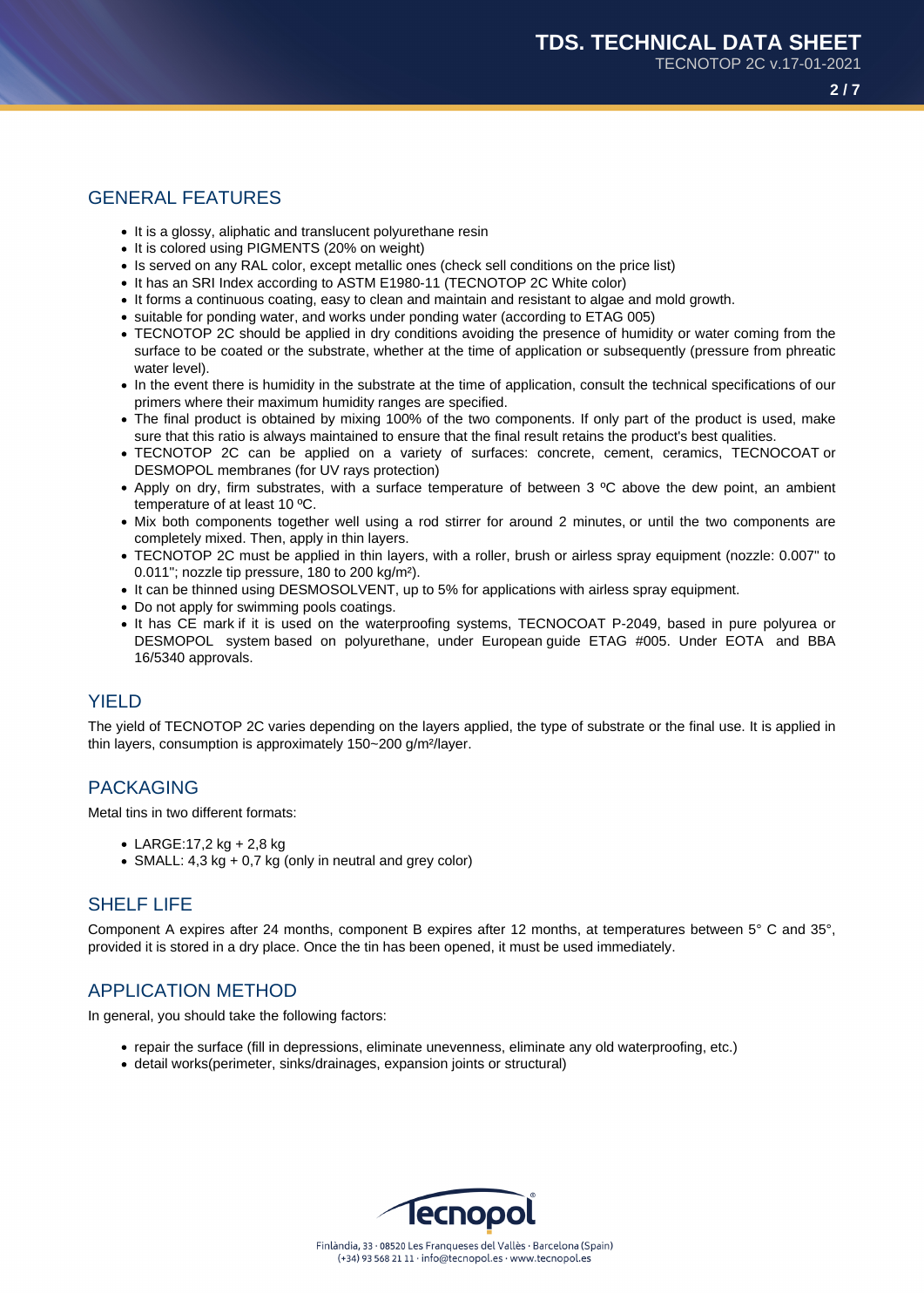- clean up the surface or substrate, removing any dust, dirt, grease or efflorescence.
- the surface has to be enough compressive strength of adhesion of the membrane. If it were not so, we will proceed to apply our primers resins to achieve this target
- in case of Tecnotop 2C neutral version, add the proper quantity of PIGMENTS (20%) inside the component A and mix until getting a homogenized product, using an electric mixer medium speed; after that, add component B
- in case of Tecnotop 2C already pigmented, pour component B on component A and stir to getting a homogenized product
- in case of doubt of all above, apply before in a restricted area and to check

TECNOTOP 2C can be applied to many different surfaces and the procedure will vary depending on its nature or state. Below we set out some of the applications for the most common surfaces; for other surfaces not described, please contact our technical department.

### **TECNOCOAT/DESMOPOL, waterproofing membranes**

- clean up the surface or substrate, removing any dust, dirt, grease or efflorescence
- apply PRIMER PU-1000/PRIMER EPw-1070, with a yield of approximately  $50-70$  g/m<sup>2</sup>, if the time of application of membrane(TECNOCOAT or DESMOPOL) is over 24~48 h, and depending on the state of the substrate or the surface's porosity too.
- apply by roll, thin layers of colored TECNOTOP 2C (total consumption 200 300 g/m², depending on the scope)

#### **Cement or concrete surfaces**

- any depressions or voids should be repaired using a mix (ratio of  $\pm$ 1:4) of our epoxy resin PRIMER EP-1020 mixed with silica sand.
- fill joints with MASTIC PU, polyurethane mastic
- the concrete should be completely cured (concrete curing takes 28 days), or, in any case, the maximum level of humidity allowed for the substrate should be verified, depending on the primer used.
- any concrete laitance or release agents should be eliminated and an open-pore surface achieved by grit blasting, milling, or sanding.
- clean up the surface or substrate, removing any dust, dirt, grease, or efflorescence.
- apply PRIMER PU-1050/PRIMER PUc-1050/ PRIMER PU-1000, with a yield approximately 250 g/m² (two or more thin coats) always depending on the state; or apply PRIMER WET, total consumption around 450 g/m<sup>2</sup>. Consumptions depending on the state o of the substrate or the surface's porosity or humidity.
- apply by roll, thin layers of colored TECNOTOP 2C(total consumption 300 g/m² depending on the scope)

#### **Ceramic surfaces**

- continuous sanding of the surface, to avoid the addition of water to the substrate. This action will lead to the opening of the pore of the ceramic flooring, cleaning of adhering efflorescence or dirt, and regularisation of the surface, without the addition of water.
- on ceramic surfaces, there must be no empty joints, elements or loose pieces. They must be filled with MASTIC PU or with our mortar made with our epoxy resin PRIMER EP-1020 and silica aggregate (ratio  $\pm 1:4$ ), or cementitious materials used to make joints.
- in existing expansion joints: empty old material, clean and fill with MASTIC PU. Complement the joints with TECNOBAND 100 if necessary (in joints greater than 20 mm wide).
- after that, the entire surface must be cleaned and removed from contaminants such as dust or particles from these previous processes by mechanical vacuuming.
- apply PRIMER EP-1040 epoxy resin with a total consumption of 100-150 g/m² or PRIMER EPw-1070 epoxy water-based resin, with a total consumption of around 150-200 g/m<sup>2</sup> (two or more thin coats) always depending on the state of the substrate or the surface's porosity.
- apply by roll, thin coats of colored TECNOTOP 2C(total consumption 300 g/m<sup>2</sup> depending on the scope)

#### **Painted surfaces**

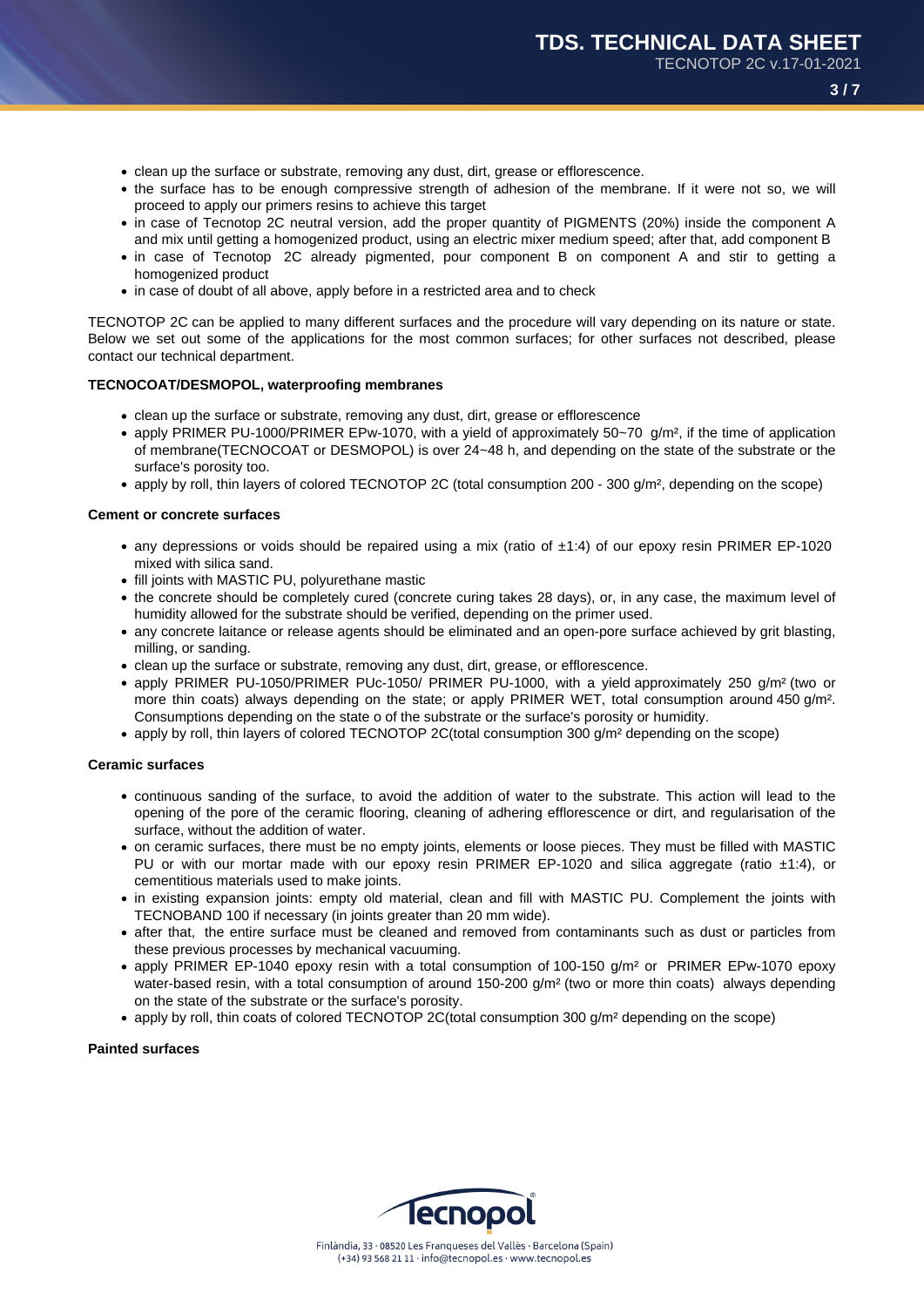- if the existing paint is in good condition, clean the surface with a mixture of water and industrial detergent. Leave to dry.
- remove the existing paint if it does not offer good bonding conditions and eliminate any substrate in poor condition as this could hamper TECNOTOP 2C bonding.
- clean up and leave to dry
- apply PRIMER EP-1040 epoxy resin with a total consumption of 100-150 g/m² or PRIMER EPw-1070 epoxy water-based resin, with a total consumption of around 150-200 g/m<sup>2</sup> (two or more thin coats) always depending on the state of the substrate or the surface's porosity.
- apply by roll, thin coats of colored TECNOTOP 2C (total consumption 300 g/m<sup>2</sup> depending on the scope)

# APPLICATION TYPES

If so required, TECNOTOP 2C can be applied with a non-slip finish as follows:

## **multilayer system, adding SILICA SAND**

- apply an initial coat of TECNOTOP 2C, by a roll or mechanical equipment in the thin coat (consumption of 100- 150 g/m²)
- spread with SILICA SAND, over the still wet resin. Consumption up to the final client or user
- wait for the drying
- remove silica sand not adhered using a broom; repair the areas without bonded sand
- apply an initial coat of TECNOTOP 2C, by a roll or mechanical equipment in the thin coat (consumption of 100  $g/m<sup>2</sup>$

## **TECNOPLASTIC F/C system**

- mix our TECNOPLASTIC F/C with the desired mixing ratio, maximum 8-9%, recommended ±7% in the Tecnotop 2C component A package.
- add the Tecnotop 2C component B in the initial mixture, beat with electrical mixing equipment at medium speed
- paving a layer of mixed TECNOTOP 2C, by roller and made in thin layers (consumption approximately 150-175  $q/m<sup>2</sup>$ ).
- if necessary, apply a second final coat of TECNOTOP 2C without mixing with TECNOPLASTIC F/C. The system is also certified to comply with the ENV 12633:2003, according to its dosage (consult our technical department).

#### **Notes:**

- Consult in all cases the waiting times, drying time, singular points treatment, conditions of application of all the products through the technical data sheets of each product, the technical handbook of application of TECNOCOAT, or consult our technical department.
- For other types of supports/substrates, for further information on the execution application procedure, for any additional questions, please, consult the technical data sheets (TDS) of these products, or our technical department.
- These guidelines are valid although they can be modified, according to the situation of the supports, conditioning of the bearing structures of the elements to be waterproofed, external climatology or situation at the time of application

## COMPLEMENTARY PRODUCTS

TECNOTOP 2C may be complemented with the following products as a means of protection or to improve its physicalmechanical properties depending on its exposure, the desired finish, or the type of substrate.

PRIMER EP-1010: 100% solids, two-component, fillerized epoxy resin, to fill in depressions in concrete surfaces, one coat application so, rapidly providing a firm and fast drying even base.

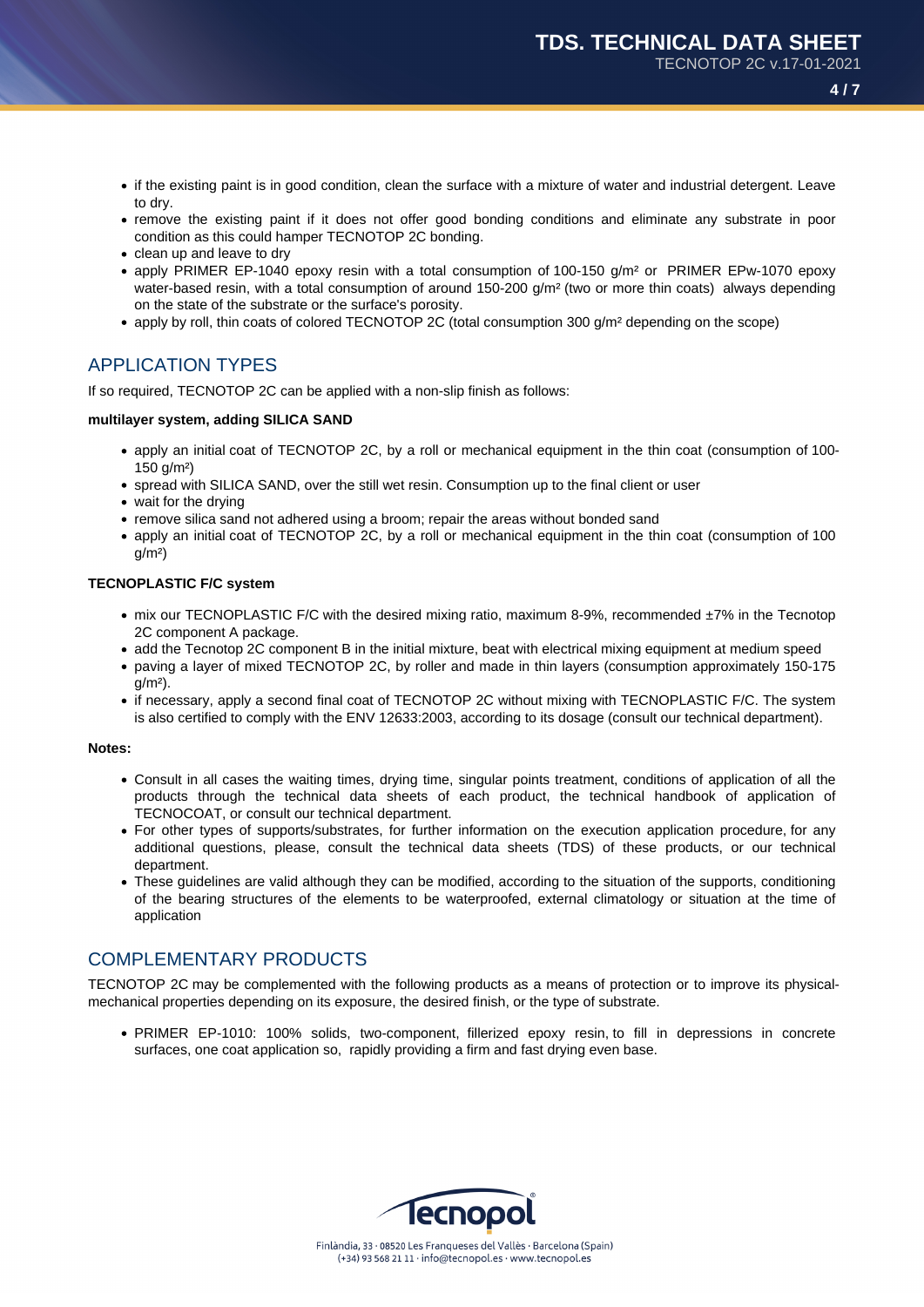- PRIMER EP-1020: mixed with silica sand in a ratio of ±1:4, or calcium carbonate in ratio ±1:2, this is used to fill in depressions in concrete surfaces, rapidly providing a firm and fast drying even base.
- PRIMER PU-1050 |PRIMER EP-1040 | PRIMER EPw-1070 |PRIMER PUc-1050 |PRIMER PU-1000 |PRIMER WET | PRIMER EP-1020: these several resins are applied on the substrate beforehand to improve bonding and level the surface, as well as regulating the humidity in the substrate (see permitted levels in their technical specifications). Consumption may vary depending on the type of support, nature, or surface texture. Consult the technical specifications of each product or our technical department
- TECNOPLASTIC F/C: this plastic powder, once mixed with TECNOTOP 2C forms a rough surface, conforming even to norm ENV 12633:2003 (floors slipperiness), to achieve Class 3 (>45 slip resistance), depending on dosage (consult our technical department).
- TECNOBAND 100: the cold bond deformable band made up of an upper layer of non-woven textile and a lower layer of viscoelastic self-adhesive coating, which together allow it to adapt to the shape of the substrate. This band is ideal when dealing with structural joints and overlapping metal materials.
- MASTIC PU: polyurethane mastic for filling joints (use together with TECNOBAND 100 when necessary).

## HANDLING AND TRANSPORT

These safety recommendations for handling, are necessary for the implementation process as well as in the pre and post, on exposure to the loading machinery.

- Respiratory Protection: When handling or spraying use an air-purifying respirator.
- Skin protection: Use rubber gloves, remove immediately after contamination. Wear clean body-covering. Wash thoroughly with soap and water after work and before eating, drinking, or smoking.
- Eye / Face: Wear safety goggles to prevent splashing and exposure to particles in the air.
- Waste: Waste generation should be avoided or minimized. Incinerate under controlled conditions in accordance with local laws and national regulations.

Anyway, consult the material and safety data sheet of the product (MSDS) or contact our technical department.

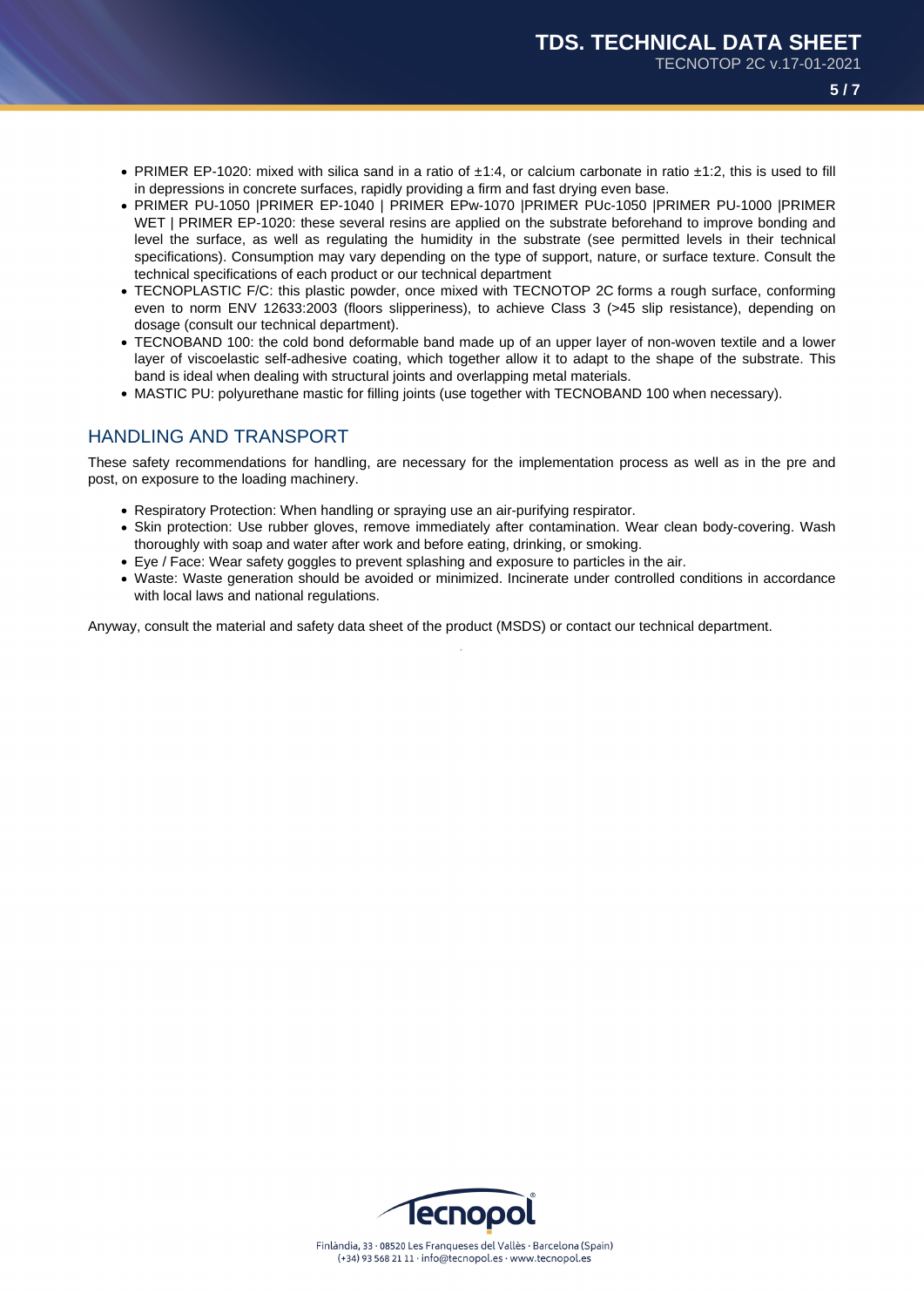# TECHNICAL FEATURES

| <b>PROPERTIES</b>                    | <b>VALUES</b>                |
|--------------------------------------|------------------------------|
| Density at 23 °C ISO 1675            | $±1,20$ g/cm <sup>3</sup>    |
| Viscosity at 23°C ISO 2555           | 2.000 - 2.300 cps            |
| Density component A at 23°C ISO 1675 | $1,30$ g/cm <sup>3</sup>     |
| Density component B at 23°C ISO 1675 | $1,10$ g/cm <sup>3</sup>     |
| Viscosity comp. A at 23°C ISO 2555   | 3.000 - 3.500 cps            |
| Viscosity comp. B at 23°C ISO 2555   | 500 - 600 cps                |
| Solid contents ISO 1768              | ±71%                         |
| Mixing ratio                         | 1:6,14                       |
| VOC(volatile organic compounds)      | 250/230 g/l                  |
| Pot life at 23 °C                    | $> 1$ hour                   |
| Adherence to concrete at 23 °C       | >2 MPa                       |
| Elongation at break ISO 527-3        | ±35%                         |
| Drying time at 23 °C                 | $±2$ hours                   |
| Complete cured time at 23°c          | 7 days                       |
| Repaint time at 23 °C                | $2 - 48$ hours               |
| Support temperature range            | 8 °C~30 °C                   |
| Environmental temperature range      | 8 °C~ 35 °C                  |
| Walkable(pedestrian) at 23 °C        | $±24$ hours                  |
| Use/service range temperature        | -20 °C~80 °C                 |
| Application method                   | by roll or airless equipment |
| Dilution (machine application)       | DESMOSOLVENT (max. 5-7%)     |

These values in this table are approximate and can vary depending on the situation of the carrier or application methodology employed.

Products may be toxic and require special precautions in handling. Users should obtain detailed information on toxicity, together with proper shipping, handling and storage procedures, and comply with all applicable safety and environmental standards.



The information herein is to assist customers in determining whether our products are suitable for their applications. Our products are only intended for sale to industrial and commercial customers. The customer assumes full responsibility for quality control, testing, and determination of the suitability of products for its intended application or use.

We warrant that our products will meet our written liquid component specifications. We make no other warranty of any kind, either express or implied, by fact or law, including any warranty of merchantability or fitness for a particular purpose since Tecnopol Sistemas S.L.U. does not control the execution, since Tecnopol Sistemas S.L.U, does not control the execution. Our total liability and customers' exclusive remedy for all proven claims is the replacement of the nonconforming product and in no event shall we be liable for any other damages. While descriptions, designs, data and information contained herein are presented in good faith and believed to be accurate, they are provided for guidance only. Because many factors may affect processing or application/ use, Tecnopol Sistemas S.L.U. recommends that the reader make tests to determine the suitability of a product for a particular purpose prior to use.

No warranties of any kind, either expressed or implied, including warranties of merchantability or fitness for a particular purpose, are made regarding products described or designs, data or information set forth, or that the products, designs, data or information may be sued without infringing the intellectual property rights of others. In no case shall the descriptions, information, data or designs provided be considered a part of Tecnopol Sistemas S.L.U. terms and conditions of sale. Further, the descriptions, designs, data, and information furnished by Tecnopol Sistemas S.L.U. hereunder are given gratis and Tecnopol Sistemas S.L.U. assumes no obligation or liability for the description, designs, data or information is given or results obtained, all such being given and accepted at the reader's risk.

All data furnished refers to standard production using manufacturing testing tolerances. The product user, and not Tecnopol Sistemas S.L.U., is responsible for determining the suitability and compatibility of our products for the final user's intended use.

The liability of Tecnopol Sistemas S.L.U.and its affiliates for all claims is limited to the purchase price of the material.